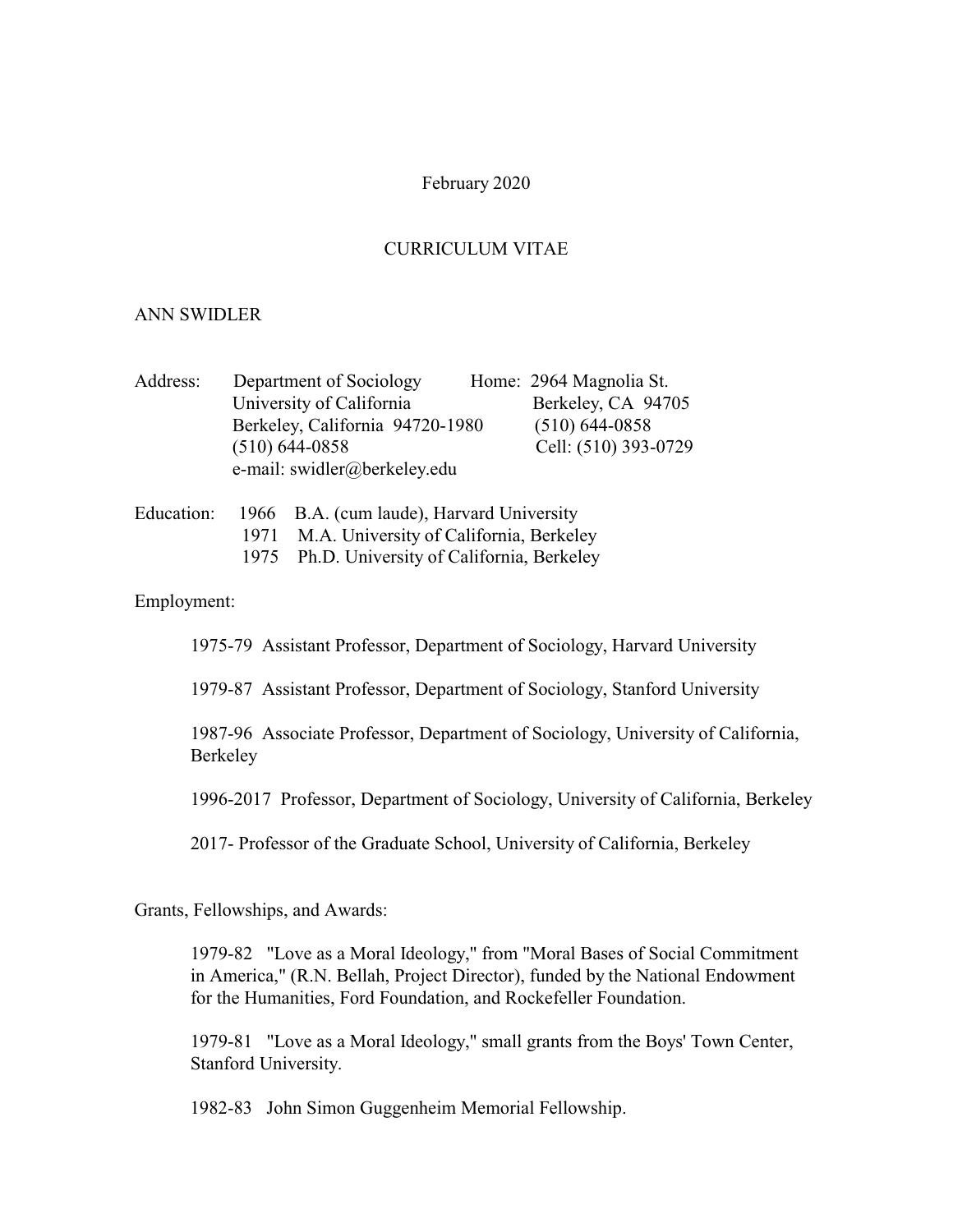1982-83 "Due Process in Organizations" (with John W. Meyer and W. Richard Scott), Russell Sage Foundation.

L.A. Times Book Award, 1985, for *Habits of the Heart*, for best book in category of "current interest".

Jury Nominated: Pulitzer Prize, 1986, in General Non-fiction for *Habits of the Heart*.

1986 Walter J. Gores Award for Excellence in Teaching, Stanford University.

1986-9 "Law and the Regulatory State," part of "The Good Society" (R.N. Bellah, Project Director), funded by the National Endowment for the Humanities and the Lilly Foundation.

1996 Elected to membership in the Sociological Research Association

Provost's Distinguished Visiting Lecturer, Notre Dame University, Spring 1996

1997 The Meyers Center Award for the Study of Human Rights in North America (for Inequality by Design)

1998 The League of Women Voters Award for Distinguished Scholarship

1997-98 Social Science Distinguished Teaching Award, University of California at Berkeley

1999-2000 French-American Foundation Chair in American Civilization, EHESS, Paris

Fellow, Center for Advanced Study in the Behavioral Sciences, Stanford California (invited 1997, declined)

2002-3 "Social Capacities for Combating AIDS in Sub-Saharan Africa," Grants from Center for Health Research and the Committee on Research, University of California, Berkeley

2003-4 "Social Capacities for Combating AIDS in Sub-Saharan Africa," Grants from Center for Health Research and Center for African Studies, University of California, Berkeley

2005 Davidson Lecturer, Randolph Macon Woman's College, Leesburg, Virginia.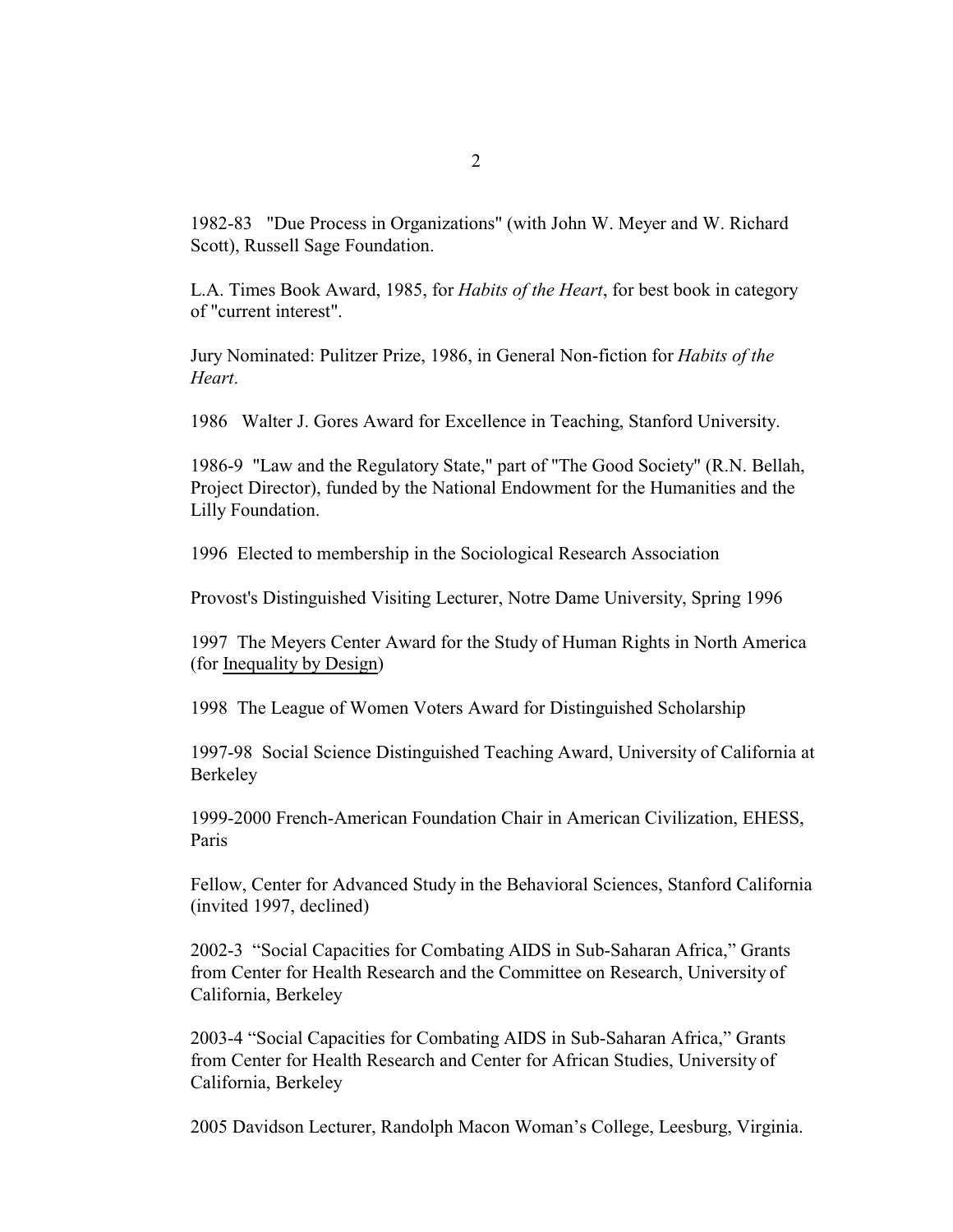2003-2007 Fellow, Successful Societies Program, Canadian Institute for Advanced Research

2007-2012 Fellow, Successful Societies Program, Canadian Institute For Advanced Research

2008-9 P.I. "Qualitative Supplement to Conditional Cash Transfer Study in Tanzania." Berkeley Population Center (\$20,000).

2009-10 Russell Sage Foundation Visiting Scholar

2013 Elected Member, American Academy of Arts and Sciences

2015-16 Social Science Distinguished Teaching Award, University of California, Berkeley

2016 Bernard Moses Memorial Lecturer, University of California, Berkeley

2020 Eastern Sociological Society, "Sociology as Science and Vocation: Leading Figures of Our Time, Ann Swidler." Philadelphia, PA. February 27-28.

Publications and Presentations:

Books:

1979 *Organization Without Authority: Dilemmas of Social Control in Free Schools* (Harvard University Press).

1985 Robert N. Bellah, Richard Madsen, William Sullivan, Ann Swidler, and Steven M. Tipton, *Habits of the Heart: Individualism and Commitment in American Life* (University of California Press). 1996. Reissued with a new Introduction. 2007. Reissued with a new Introduction. Translated into Chinese, Japanese, German, Bulgarian, Italian, Vietnamese.

1991 Robert N. Bellah, Richard Madsen, William Sullivan, Ann Swidler, and Steven M. Tipton, *The Good Society* (Alfred A. Knopf).

1996 Claude S. Fischer, Michael Hout, Martin Sanchez Jankowski, Samuel R. Lucas, Ann Swidler and Kim Voss, *Inequality by Design: Cracking the Bell Curve Myth* (Princeton University Press).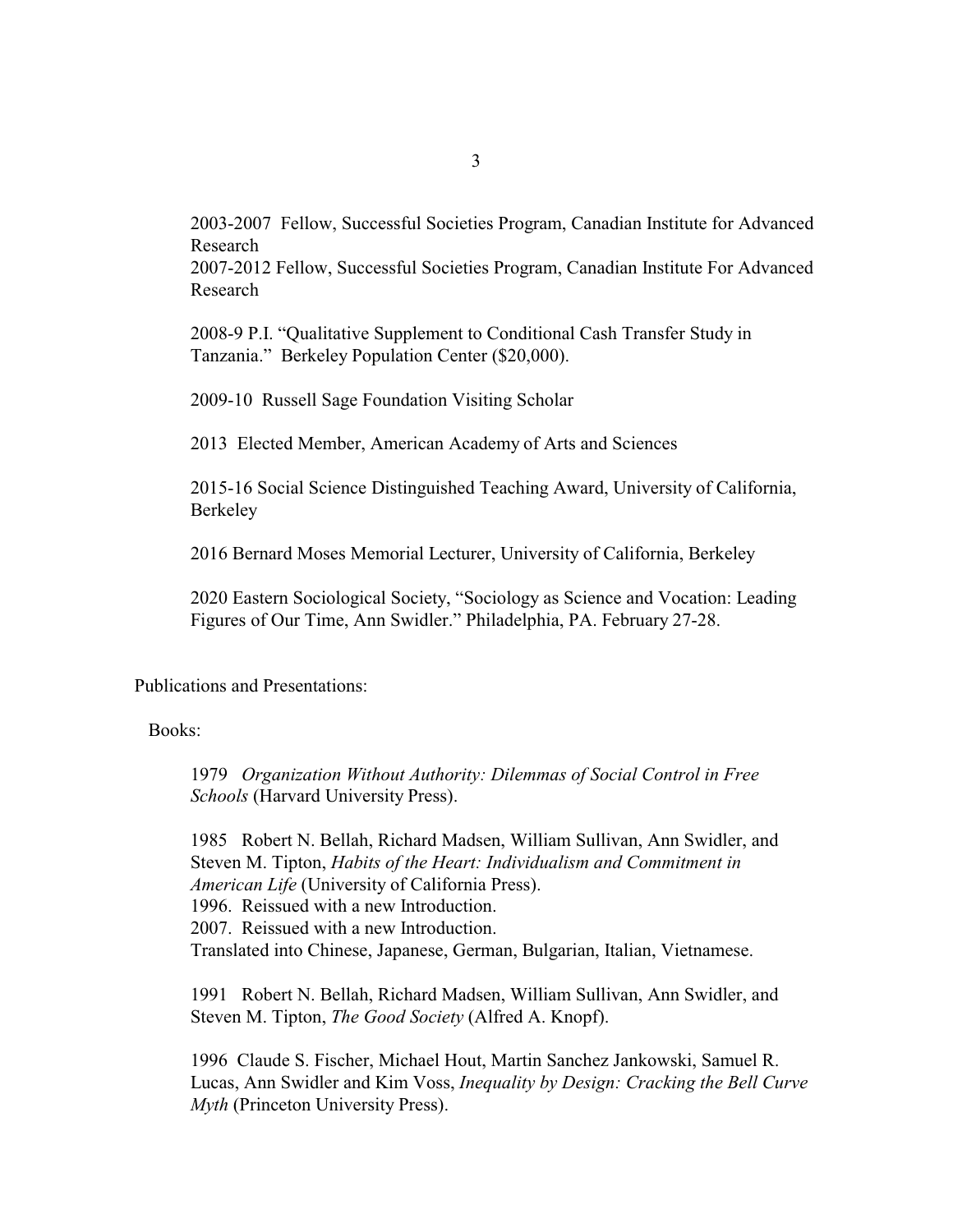2001 *Talk of Love: How Culture Matters* (University of Chicago Press). Selections reprinted in *Cultural Sociology*, 1<sup>st</sup> edition, W.W. Norton.

2001 Richard Madsen, William Sullivan, Ann Swidler, and Steven M. Tipton (eds.), *Meaning and Modernity: Religion, Polity, Self* (University of California Press).

2017 Ann Swidler and Susan Cotts Watkins, *A Fraught Embrace: The Romance and Reality of AIDS Altruism in Africa.* Princeton University Press. 2018 Outstanding Book Award, Global and Transnational Sociology Section, American Sociological Association Honorable Mention, Best Book Award, Altruism and Morality Section, American Sociological Association, 2018 Finalist, Melville J. Herskovits Book Prize, African Studies Association, 2018

Articles:

1973 "The Concept of Rationality in the Work of Max Weber," *Sociological Inquiry* 43 (Winter).

1976 "Teaching in a Free School," *Working Papers for a New Society* (Fall).

1976 "What Free Schools Teach," *Social Problems* 24 (December 1976). Reprinted in R.L. Ellis and M.J. Lipetz (eds.), *Essential Sociology: The Basis of Interaction* (Glenview, Ill.: Scott Foresman).

1980 "Love and Adulthood in American Culture," pp. 120-147 in Neil Smelser and Erik Erikson (eds.), *Themes of Work and Love in Adulthood* (Cambridge, Ma.: Harvard University Press). Reprinted in Arlene S. Skolnick and Jerome Skolnick (eds.), *Family in Transition* (Boston: Little, Brown, 1985); A. Sadovinik, C. Persell, R. Mitchell, and E. Baumann (eds.), *Understanding Society* (New York: Harper & Row, 1986); Bellah, Madsen, Sullivan, Swidler, and Tipton (eds.), *Individualism and Commitment in American Life* (New York: Harper & Row, 1987).

1986 "Culture in Action: Symbols and Strategies," *American Sociological Review* 51 (April): 273-286. Reprinted in Philip Smith (ed.), *The New American Cultural Sociology* (Cambridge University Press 1998), and translated into Chinese (Taiwan), Spanish, Italian, and Hebrew. Reprinted in Marco Santo and Roberta Sassatelli (eds.), *Studiare la cultura: Nuove prospettive sociologiche* (il Mulino: Bologna, Italy, 2009); reprinted in Greenwood, Sahlin-Andersson, Suddaby, and Oliver (eds.), *Institutional Theory in Organization Studies* (SAGE Library in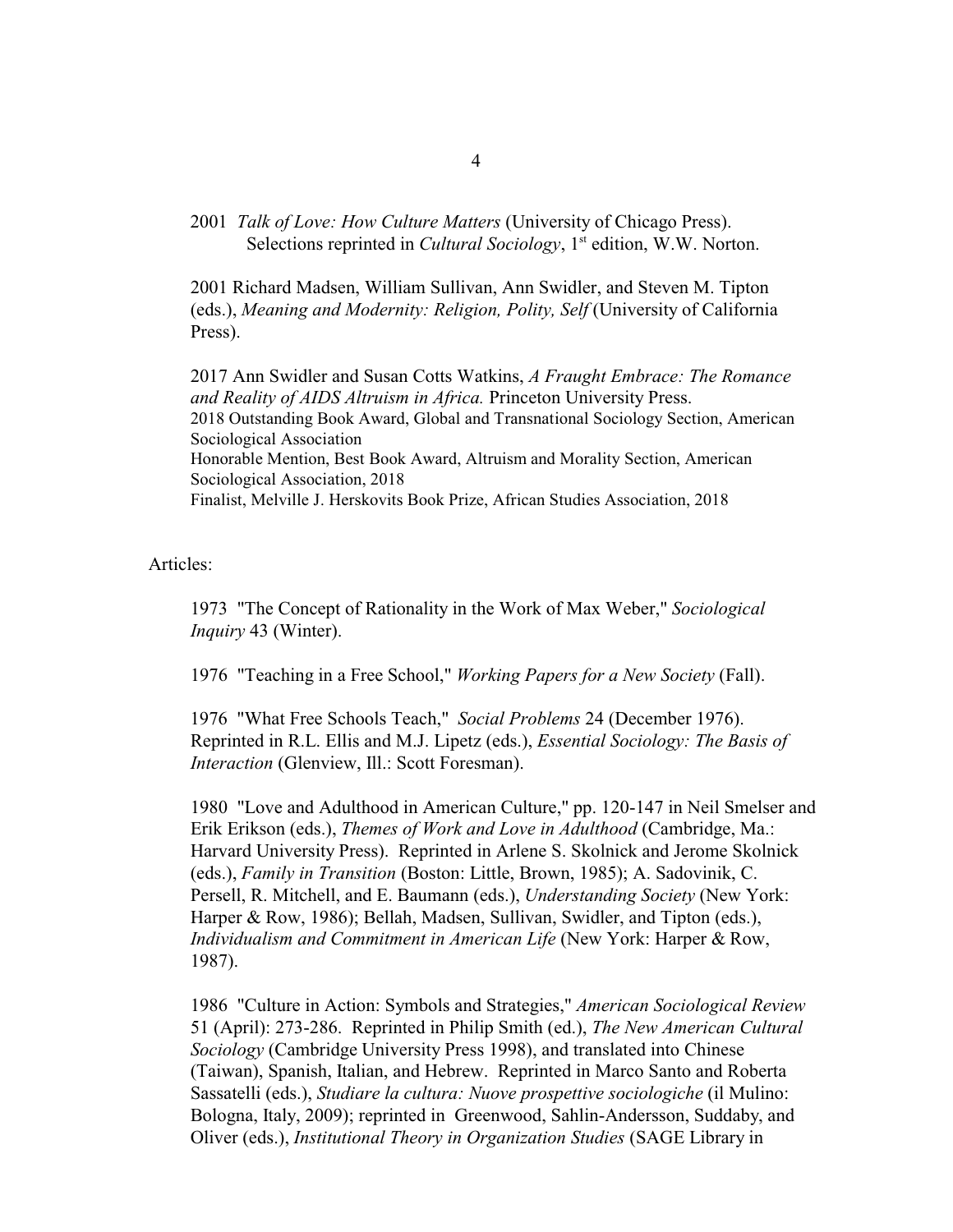Business and Management; in Matt Wray (ed.), *Cultural Sociology: An Introduction*, W.W. Norton (2013); Reprinted in Mark F Peterson (ed.), *Cross-Cultural Research*, SAGE Publications, June 2015.

1986 "The Culture of Policy: Aggregate versus Individualist Thinking about the Regulation of Education," in David Kirp and Donald Jensen (eds.), *School Days, Rule Days* (London: Falmer Press). Extended version: Project Report No. 82- A13, Institute for Research on Educational Finance and Governance, Stanford University (June, 1982).

1986 Ann Swidler, Melissa Rapp, and Yasemin Soysal, "Format and Formula in Prime-Time TV," in Sandra J. Ball-Rokeach and Muriel Cantor (eds.), *Media, Audience, and Social Structure* (Beverly Hills: Sage).

1988 Frank R. Dobbin, Lauren Edelman, John W. Meyer, W. Richard Scott, and Ann Swidler, "The Expansion of Due Process in Organizations," pp. 71-98 in Lynne G. Zucker (ed.), *Institutional Patterns and Organizations: Culture and Environment* (Cambridge, Ma.: Ballinger).

1991 "The Ideal Society," *American Behavioral Scientist* (May), reprinted in Amy B. Cohen, Brett Gary, and John Noakes (eds.) *Visions of Society: Perspectives from the Social Sciences* (Newbury Park, CA: Sage).

1992 "Inequality and American Culture: The Persistence of Voluntarism," *American Behavioral Scientist* 35 (March/June):606-629; also pp. 294-314 in Gary Marks and Larry Diamond (eds.), *Reexamining Democracy* (Newbury Park: Sage).

1993 "Foreword," Max Weber, *The Sociology of Religion*, trans. Ephriam Fischoff (Boston: Beacon Press).

1993/4 Ronald L. Jepperson and Ann Swidler, "What Properties of Culture Should We Measure?" *Poetics* 22 (4).

1994 Ann Swidler and Jorge Arditi "The New Sociology of Knowledge," *Annual Review of Sociology* 20:305-29. To be reprinted in Volker meja and Nico Stehr (eds.) *The Sociology of Knowledge* (Cheltenham UK: Edward Elgar). Excerpts reprinted in *Schools and Society: A Sociological Approach to Education*, Jeanne H. Ballantine and Joan Spade (eds.), Pine Forge Press (scheduled publication, November 2007).

1995 "Cultural Power and Social Movements," pp. 25-40 in Hank Johnston and Bert Klandermans (eds.), *Social Movements and Culture* (Minneapolis: University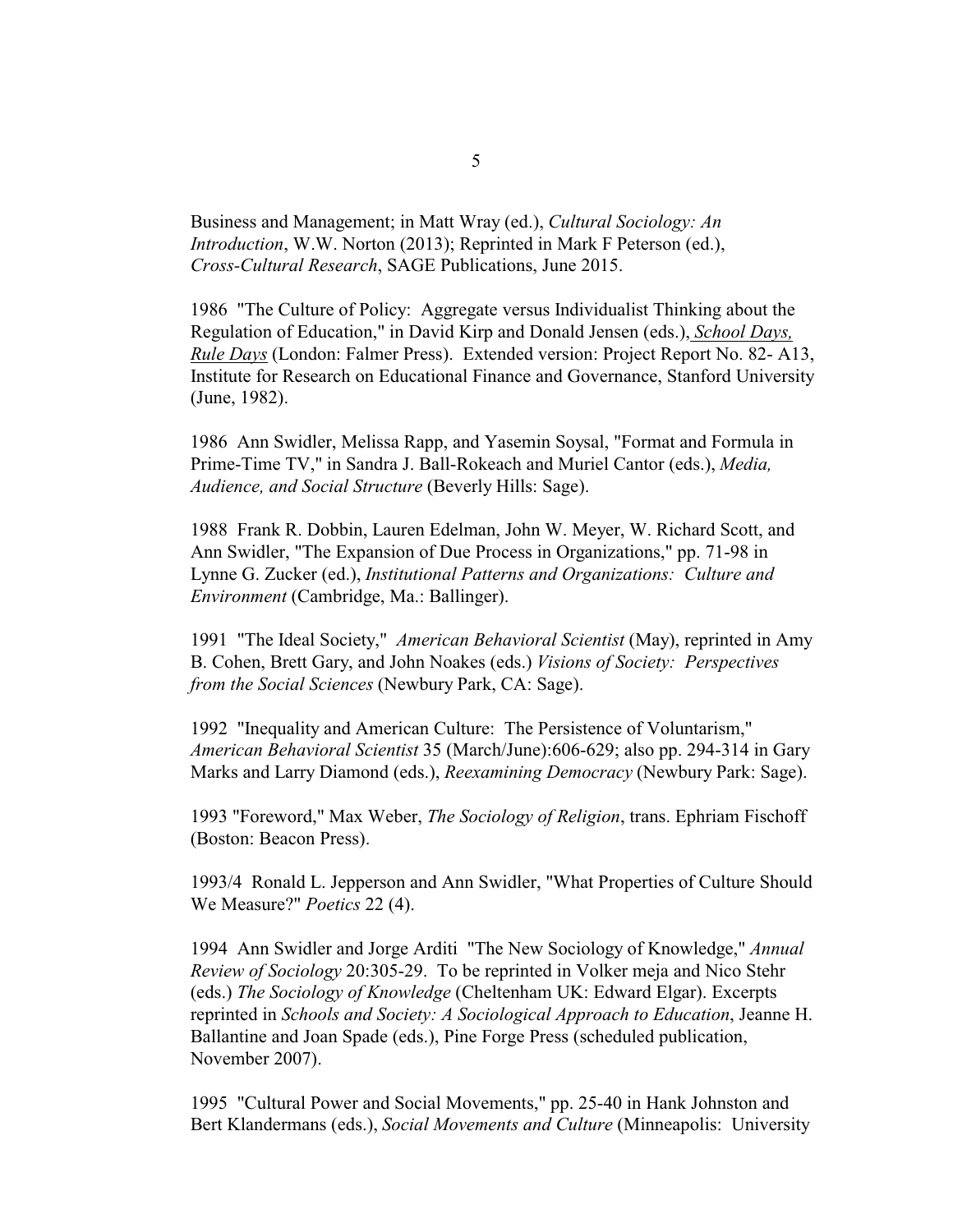of Minnesota Press) [reprinted in Lyn Spillman (ed.), *Cultural Sociology* (Malden, MA: Blackwell, 2002), pp. 311-323].

2001 "What Anchors Cultural Practices," in Theodore R. Schatzki, Karin Knorr Cetina and Eike von Savigny (eds.), *The Practice Turn in Contemporary Theory* (London: Routledge):74-92.

2001 "Saving the Self: Endowment versus Depletion in American Institutions," pp. 41-55 in Madsen, Sullivan, Swidler, and Tipton (eds.), *Meaning and Modernity: Religion, Polity, Self* (Berkeley: University of California Press).

2001 "Introduction" to *Meaning and Modernity: Religion, Polity, Self* (with Madsen, Sullivan, Tipton), pp. ix-xvii.

2001 "Cultural Expression and Action." Pp. 3063-3069 in Neil J. Smelser and Paul B. Baltes (eds.), *International Encyclopedia of the Social and Behavioral Sciences* (Oxford: Elsevier Science Ltd.).

2002 "Cultural Repertoires and Cultural Logics: Can They Be Reconciled?" pp. 6- 8 in *Culture: Newsletter of the Sociology of Culture Section of the American Sociological Association* (Winter).

2006 "Syncretism and Subversion in AIDS Governance: How Locals Cope with Global Demands" *International Affairs* 82, No. 2 (March): 269-284. [expanded version pp. 145-164 in Nana K. Poku, Alan Whiteside, and Bjorg Sandkjaer, eds. *Governing a Pandemic: HIV/AIDS*. Aldershot, Hants, UK: Ashgate Publishing, 2007].

2007 Ann Swidler and Susan Cotts Watkins: "Ties of Dependence: AIDS and Transactional Sex in Rural Malawi," *Studies in Family Planning* 38, 3 (September):147-162.

2008. Malcolm Potts, Daniel T. Halperin, Douglas Kirby, Ann Swidler, Elliot Marseille, Jeffrey D. Klausner, Norman Hearst, Richard G. Wamai, James G. Kahn, and Julia Walsh, "Reassessing HIV Prevention." *Science* 320 (5877): 749 - 750. 2008. Potts et al., Letters and response, "Tailoring AIDS Prevention," Science 321(5896): 1631-33.

2008. "Comment on Stephen Vaisey's, 'Socrates, Skinner, and Aristotle: Three Ways of Thinking About Culture in Action,'" *Sociological Forum* 23(3):614-618.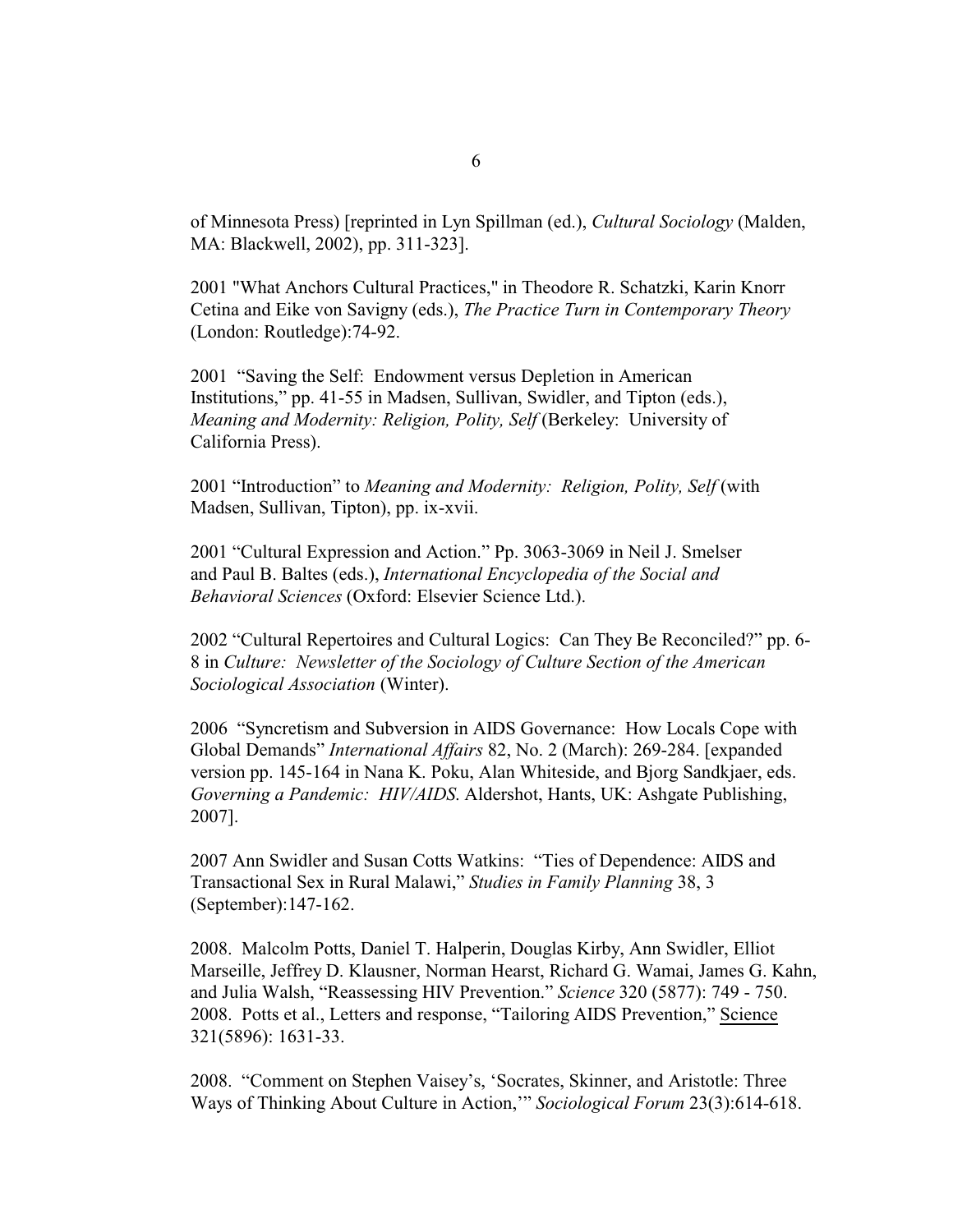2009. Iddo Tavory and Ann Swidler, "Condom Semiotics: Meaning and Condom Use in Rural Malawi." *American Sociological Review* 74(2):171-189. Reprinted in *Data Collection*, edited by W. Paul Vogt, SAGE Benchmarks in Social Research Methods, SAGE Publications, London (2010). Reprinted in M. Stombler et al. (eds.). 2013. *Sex Matters: The Sexuality and Society Reader.* New York: Norton.

2009. Susan Cotts Watkins and Ann Swidler, "Hearsay Ethnography: Conversational Journals as a Method for Studying Culture in Action," *Poetics* 37(2):162-184.

2009. Ann Swidler and Susan Cotts Watkins, "'Teach a Man to Fish': The Sustainability Doctrine and its Social Consequences." *World Development* 37(7):1182–1196.

2009. "Dialectics of Patronage: Logics of Accountability at the African AIDS-NGO Interface." Pp. 192-220 in S. Heydemann and D. Hammack (eds.), *Philanthropic Projections: Sending Institutional Logics Abroad*. Indiana University Press.

2009. "Responding to AIDS in Sub-Saharan Africa," in Peter Hall and Michèle Lamont (eds.), *Successful Societies: Institutions, Cultural Repertoires and Population Health*. Cambridge University Press.

2010. "Access to Pleasure: Aesthetics, Social Inequality, and the Structure of Culture Production." Pp. 285-294 in *Handbook of Cultural Sociology*, edited by John Hall, Laura Grindstaff and Ming-Cheng Lo. Routledge.

2010. "Return of the Sacred: What African Chiefs Teach Us about Secularization." *Sociology of Religion* 71(2). [Translated into French as "Le Retour du Sacré," pp. 97-117 in A. Zambiras and J.-F. Bayart, eds, *La Cité Culturelle*. Paris: Karthala, 2015.]

2011. Susan Cotts Watkins, Ann Swidler, and Crystal Biruk, "Hearsay Ethnography: A Method for Learning about Responses to Health Interventions," in Berenice Pescosolido, Jane McLeod, Jack Martin, and Anne Rogers (eds.), *The Handbook of the Sociology of Health, Illness, & Healing*. Springer.

2012. Susan Cotts Watkins, Ann Swidler, and Thomas Hannan, "Outsourcing Social Transformation: Development NGOs as Organizations," *Annual Review of Sociology*, 38: 285-315.

2012. "Where Do Axial Commitments Reside? Problems in Thinking about the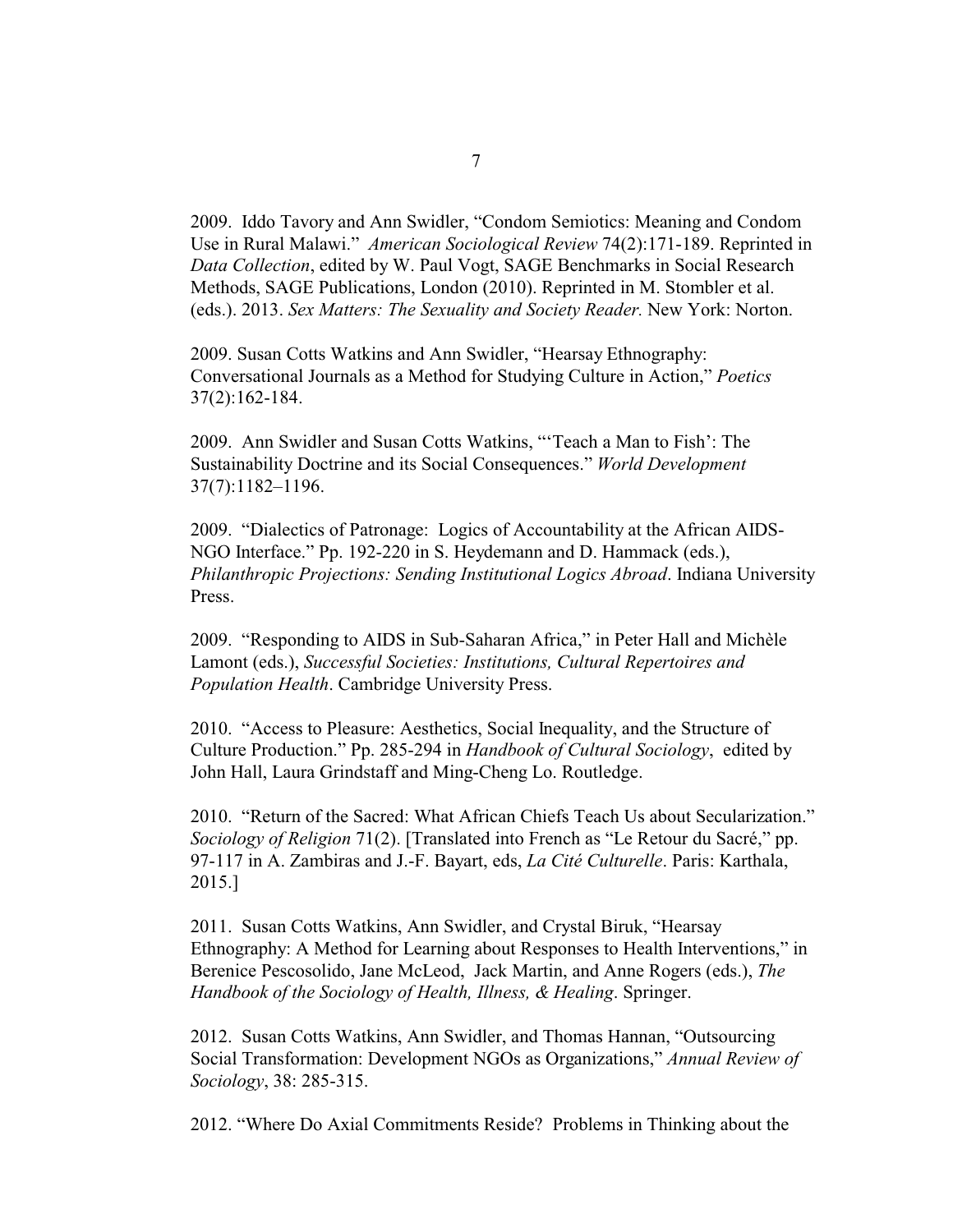African Case," pp. 222-247 in Robert Bellah and Hans Joas (eds.), *The Axial Age and Its Consequences*, Harvard University Press.

2013. "Cultural Sources of Institutional Resilience: Lessons from Chieftaincy in Rural Malawi," pp. 319-345 in Peter A. Hall and Michèle Lamont (eds.), *Social Resilience in the Neoliberal Era*, Cambridge University Press.

2013. Susan Cotts Watkins and Ann Swidler, "Working Misunderstandings: Donors, Brokers, and Villagers in Africa's AIDS Industry." *Population and Development Review, Supp*: 197-218.

2013. "African Affirmations: The Religion of Modernity and the Modernity of Religion." *International Sociology* 28(6): 680-696.

2014. Michèle Lamont and Ann Swidler, "Methodological Pluralism and the Possibilities and Limits of Interviewing." *Qualitative Sociology* 37(2):153-171.

2015. Ann Swidler and Susan Cotts Watkins, "Practices of Deliberation in Rural Malawi." Pp. 133-166 in Patrick Heller and Vijayendra Rao (editors), *Deliberation and Development: Rethinking the Role of Voice and Collective Action in Unequal Societies*, The World Bank, Washington DC.

2015. S. Watkins, P. Anglewicz, N. Angotti, A. Kaler, and A. Swidler, "Accurate information as a tool to decrease HIV test refusals in research studies." *Bulletin of the World Health Organization* 93:357-358.

2019. Revised version of "Access to Pleasure: Aesthetics, Social Inequality, and the Structure of Culture Production." In *Routledge Handbook of Cultural* Sociology, 2<sup>nd</sup> Edition, edited by Laura Grindstaff, Ming-Cheng Lo and John Hall. Routledge.

2020 "Global Institutional Imaginaries." Pp. 182-204 in Andrew Phillips and Christian Reus-Smit, eds., *Diversity and Its Discontents: Culture and Order in World Politics* (Cambridge University Press).

Marian Burchardt and Ann Swidler, "Transplanting Institutional Innovation: Comparing the Success of NGOs and Missionary Protestantism in Sub-Saharan Africa." *Theory & Society*. Published online 7 Feb 2020: <https://doi.org/10.1007/s11186-020-09380-7>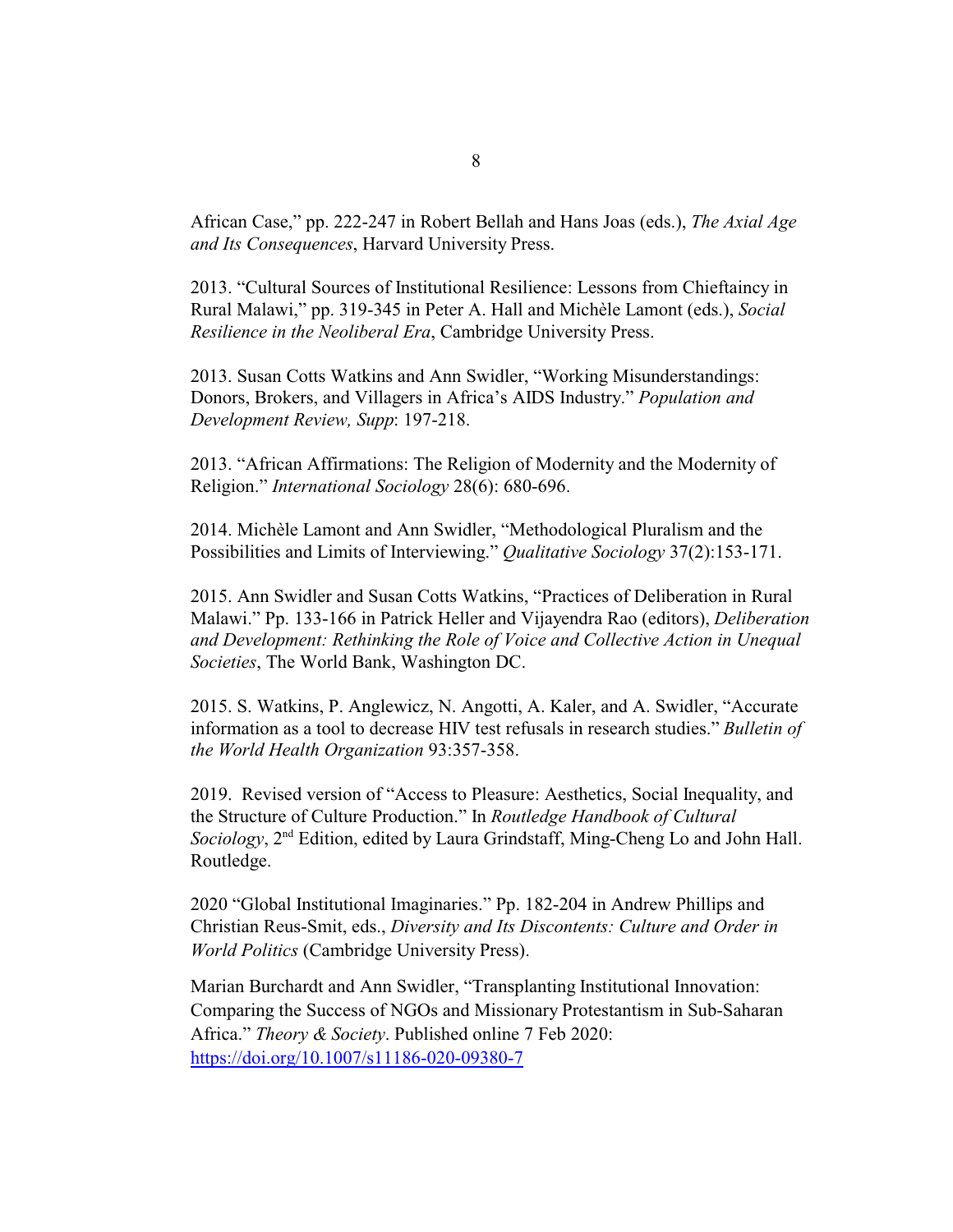Papers:

1979 "Interpretive versus Explanatory Approaches to the Sociology of Culture," Annual Meetings of the American Sociological Association (September).

1982 "Ideologies of Love in Middle-Class America," Pacific Sociological Association, San Diego (April).

1986 "Deconstructed Selves: Social Sources of Post-Modern Individualism," invited paper, Thematic Session, Annual Meetings of the American Sociological Association (September).

1987 "The Uses of Culture in Historical Explanation," Annual Meetings of the American Sociological Association (August).

1987 "The Case of the Missing Mechanism," paper prepared for Conference on Institutional Change, Center for Advanced Study in the Behavioral Sciences, Stanford, CA, May 15-16.

1988 "Evangelicals and Civic Life," paper prepared for "To Serve the Present Age: Consultations on Evangelicals and American Public Life," Philadelphia, PA, November 17-19.

1989 "Strategies into Structures: When Culture Becomes Structure and When It Doesn't," invited paper for Thematic Session, Annual Meetings of the American Sociological Association, San Francisco (August).

1990 "Strategic Actors and Cultural Commitments: Variations in Culture's Transcendence," invited paper prepared for conference on "Ideology: The Turn to Practice," The University of Tulsa, April.

1992 "Cultural Constructions of Modern Individualism," invited paper, Thematic Session on "Individualism and Community," Annual Meetings of the American Sociological Association, Pittsburgh, Pa. (August).

1994 Ann Swidler and Ronald L. Jepperson, "Interpretation, Explanation, and Theories of Meaning," Annual Meetings of the American Sociological Association, Los Angeles, California (August).

1998 "Demystifying Culture: Models of Meaning in a Global Era," Sociological Research Association, San Francisco, August 1998.

1999 "Cultural Transformations of Modern Individualism: A Global Perspective," Invited paper, Evening Plenary Session, "Transitions in World Society," Annual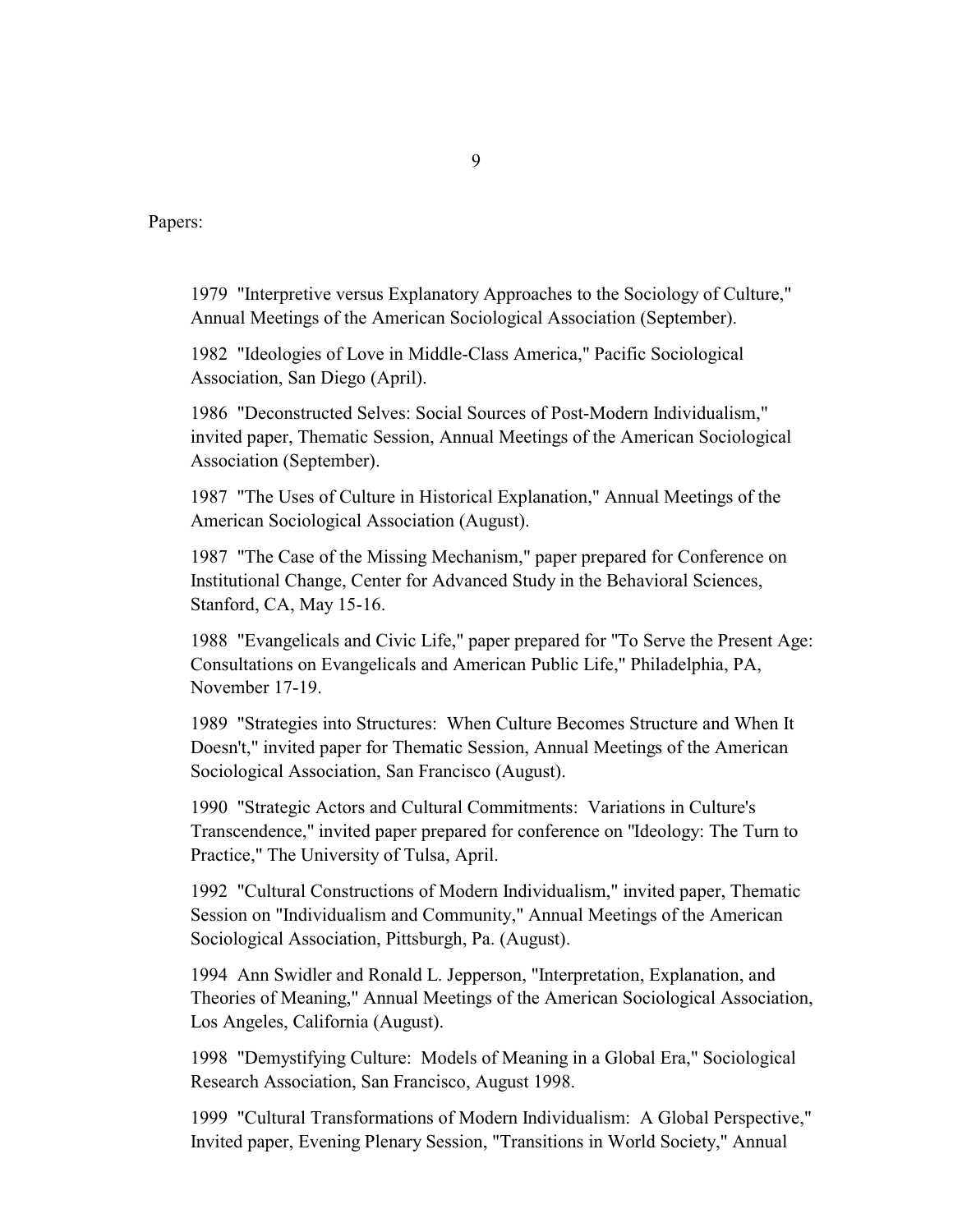Meetings of the American Sociological Association, Chicago (August 6-10).

2000 "Out of Our Minds: Where Cognition and Culture Intersect." Paper prepared for Sociology of Culture Mini-Conference Session on Culture and Cognition, George Mason University (August 11).

2001 "Cultural Repertoires and Cultural Logics: Can They Be Reconciled?" Paper prepared for Annual Meetings of the American Sociological Association, Anaheim, CA (August).

2003 "Enacting Commitment: Religious Ritual and Family Life," Paper prepared for International Conference on Sex, Marriage and Family and the Religions of the Book, March 27-29, 2003, Emory University, Atlanta, Georgia.

2003 "The Politics of AIDS in Sub-Saharan Africa," Paper Prepared for Annual Meetings of the American Sociological Association, Atlanta, GA (August).

2004 "Responding to AIDS in Sub-Saharan Africa: The Botswana Paradox," Canadian Institute for Advanced Research, Meeting on "Body of Knowledge: Health and Society," Toronto, Canada, April 13-14.

2004 "Cultures of Governance: AIDS NGOs in Sub-Saharan Africa," Thematic Session on "Culture, Politics and the Production of Disease: African Cases and Controversies," Annual Meetings of the American Sociological Association, August 14-17, San Francisco, CA.

2005 "Can God Save the American Family? Family in the Cross-Hairs of the Culture Wars" Davidson Lecture, Randolph Macon Woman's College, March 31.

2005 "Hearsay Ethnography" (with Cusan Cotts Watkins), Population Association of America annual meeting, Philadelphia, April.

2007 "Why Cultural Match Matters: AIDS NGOs in Sub-Saharan Africa," Sociology Department Colloquium, Yale University, New Haven, CT (March 29).

2007 "Why Interventions Prosper: Cultural Logic, Organizational Interests, and Scientific Uncertainty in Global AIDS Prevention," Departmental Seminar, Department of Sociology, Hebrew University, Jerusalem (May 21).

2007 "Organisational and Cultural Obstacles To Male Circumcision as a Prevention Intervention." HIV and AIDS Research and Best Practices Dissemination Conference: "Using Evidence in HIV and AIDS Programming," 27<sup>th</sup>-29<sup>th</sup> June 2007, Malawi Institute of Management, Lilongwe, Malawi.

2007 Ann Swidler and Susan Cotts Watkins, "'Teach a Man to Fish': Ironies of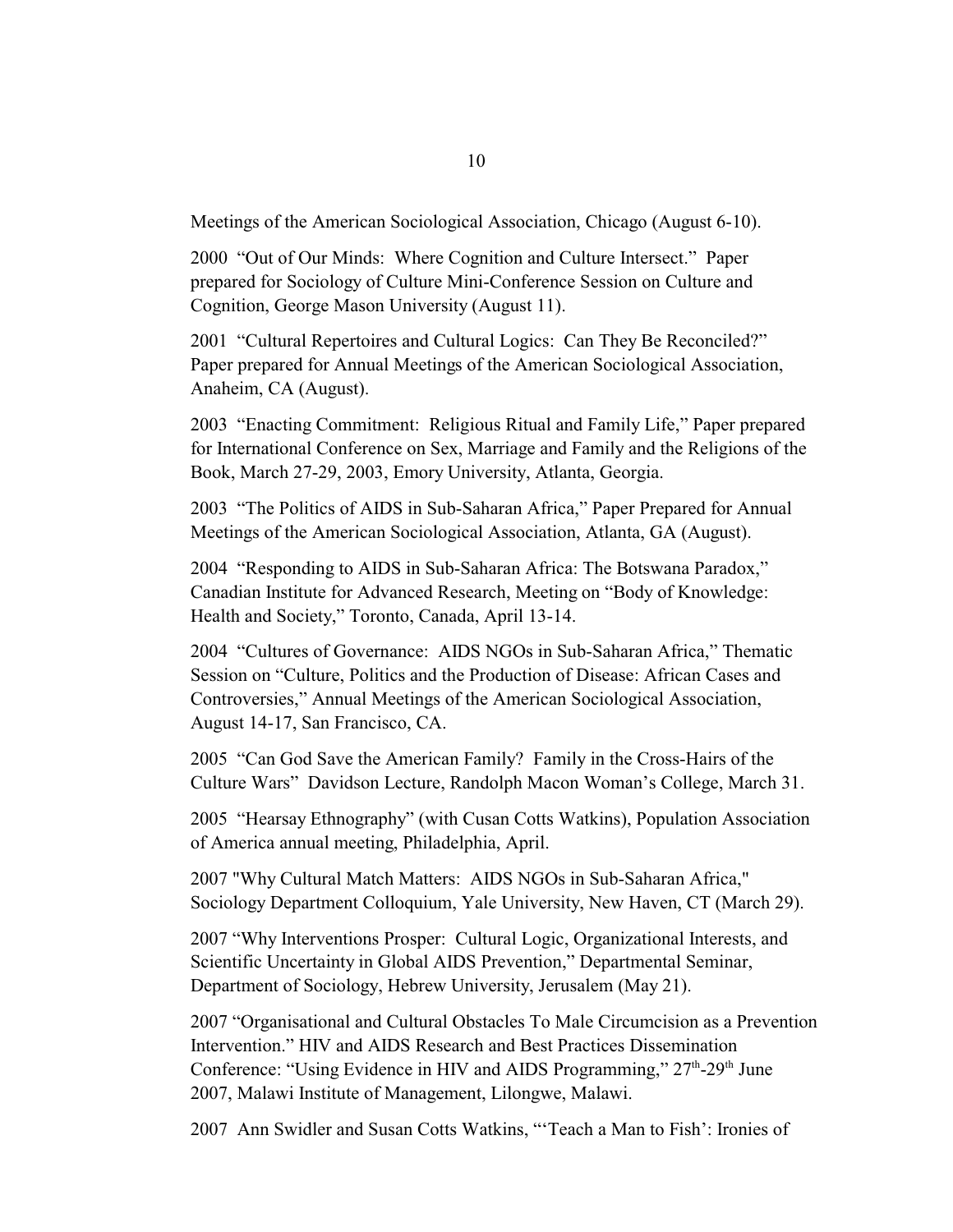Sustainability in AIDS NGOs." Paper presented American Sociological Association Annual Meetings, New York City, August 11-14, 2007.

2008 Iddo Tavory and Ann Swidler, "Meanings of Condom Use in Rural Malawi." HIV and AIDS Research and Dissemination Meeting, 27th-29th June, 2008, Malawi Institute of Management, Lilongwe, Malawi.

2008 "Where Do Axial Commitments Reside? Problems in Thinking about the African Case." Paper prepared for conference on "The Axial Age and Its Consequences for subsequent History and the Present," Max Weber Center for Advanced Cultural and Social Studies, Erfurt, Germany, July 3-5.

2009 "Return of the Sacred: What African Chiefs Teach Us about Secularization." Paul Hanly Furfey Lecture, Association for the Sociology of Religion, San Francisco, August 11.

2009. "African Chiefdoms and Institutional Resilience: Public Goods and Private Strategies." Center for European Studies, Harvard University, November 20.

2010. Ann Swidler and Susan Cotts Watkins, "Practices of Deliberation in Rural Malawi." Paper prepared for conference on "Deliberation for Development: New Directions," World Bank, Communication for Governance & Accountability Program (CommGAP), Washington, DC, November 12 & 13, 2010.

2011. "Cultural Sources of Institutional Resilience: Lessons from Chieftaincy in Rural Malawi." Paper prepared for Successful Societies Program of the Canadian Institute for Advanced Research (CIFAR), Toronto Canada.

2011. Ann Swidler and Susan Cotts Watkins, "Fevered Imaginations: The Romance of AIDS Altruism in Africa." Paper for the American Association Annual meetings, Las Vegas, Nevada, August 20-23.

2011. "African Affirmations: The Religion of Modernity and the Modernity of Religion." Conference on "Multiple Secularities and Global Interconnectedness," University of Leipzig, 13-15 October, 2011.

2012 "Cultural Strategies for Disorderly Careers: Social Imaginaries and Institutional Logics in Contemporary Malawi," Joint Degree Program Dilemmas in Inequality Lecture Series, Princeton University (Dec. 3-4).

2012 Susan Watkins and Ann Swidler, "Working Misunderstandings: How Donors, Brokers and Villagers Make AIDS Altruism Work," University of North Carolina, Colloquium, Department of Sociology, March 15.

2013 "The Religion of Modernity and the Modernity of Religion: Insights from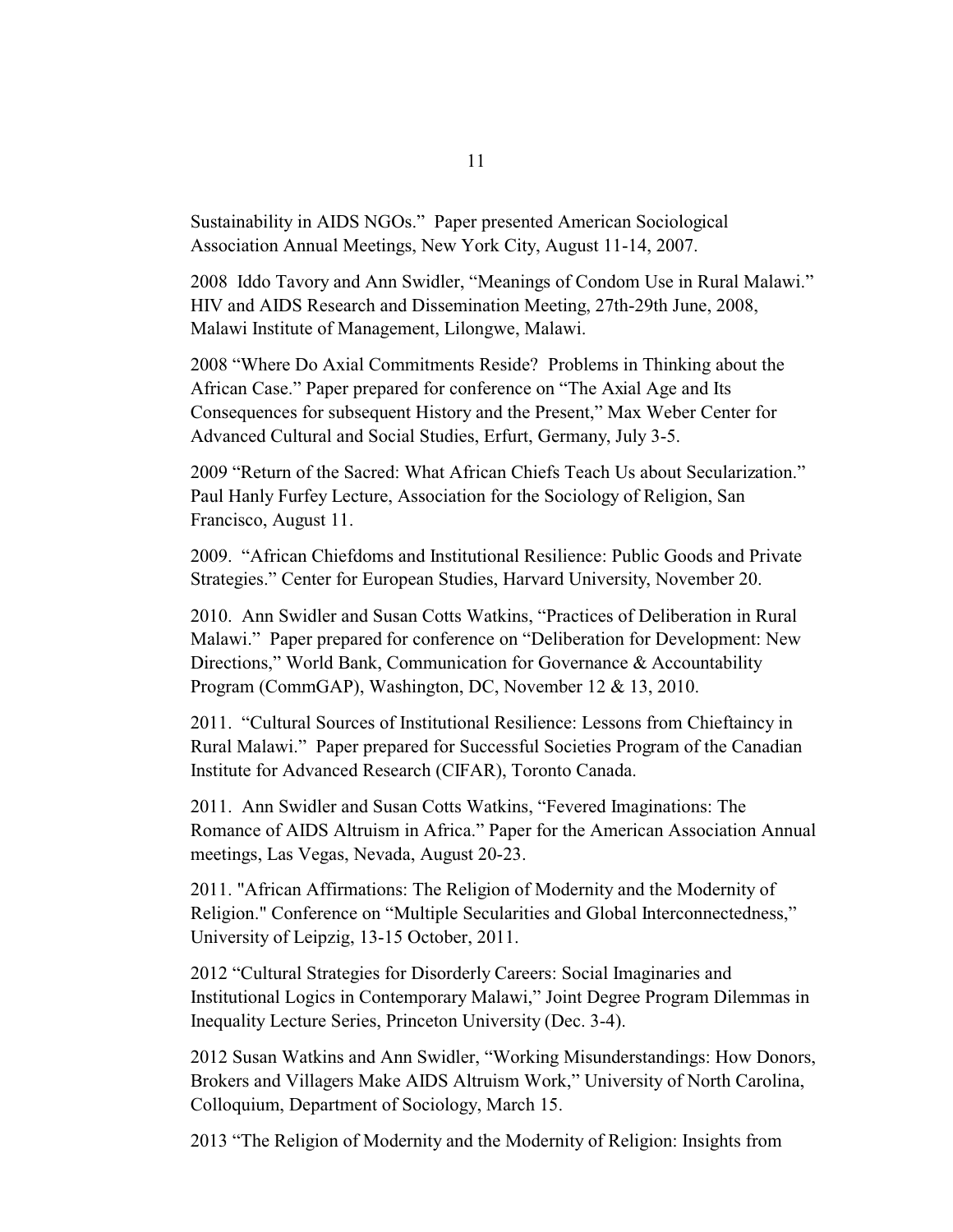Contemporary Malawi," Walter and Helen Hall Lecture, Rice University (January 31).

2013 "Cultural Strategies for Disorderly Careers: Social Imaginaries and Institutional Logics in Contemporary Malawi," University of Chicago 2013 Sociology Spring Institute, (May 3-4).

2013 "AIDS Policy and the Moral Imagination," Keynote speaker, 2nd International Conference, Association for Social Sciences and Humanities Research in HIV (ASSHH), Paris (July 7-10).

2013 Michèle Lamont and Ann Swidler, "In Praise of Methodological Pluralism: From a Methods to a Theory Debate," Paper prepared for invited session on Varieties of Evidence and Method in Cultural Analysis, American Sociological Association Meetings, New York City, August 9-13.

2013 "Culture and Institutional Innovation: Missionaries versus NGOs in Sub-Saharan Africa," Seminar presentation and consultation with World Development Report 2015 authors, World Bank, November 18.

2016 "Can We Create Good Institutions?" Bernard Moses Lecture, November 15.

2017 "Global Institutional Imaginaries." Paper prepared for workshop on Cultural Diversity and International Order, Barcelona, Spain, 30 March – 1 April 2017.

2018 "Social Ecologies of Religion in Malawi." American Sociological Association Annual Meeting, Philadelphia, August 11-14.

2019 "How Is Culture Collective?" Paper prepared for annual meeting of Economic Research on Identity, Norms and Narratives (ERINN) network, LSE, June 14-15, London.

2019 "Textures of Spirituality in Rural Malawi," paper prepared for conference on "Social Dimensions of Spirituality," April 5-7, Indianapolis.

2020. "Shifting the Ground Under Islam: Protestant Assumptions and Islamic Religious Practice in Rural Malawi." Paper submitted for ASA Annual Meeting, San Francisco.

Book Reviews: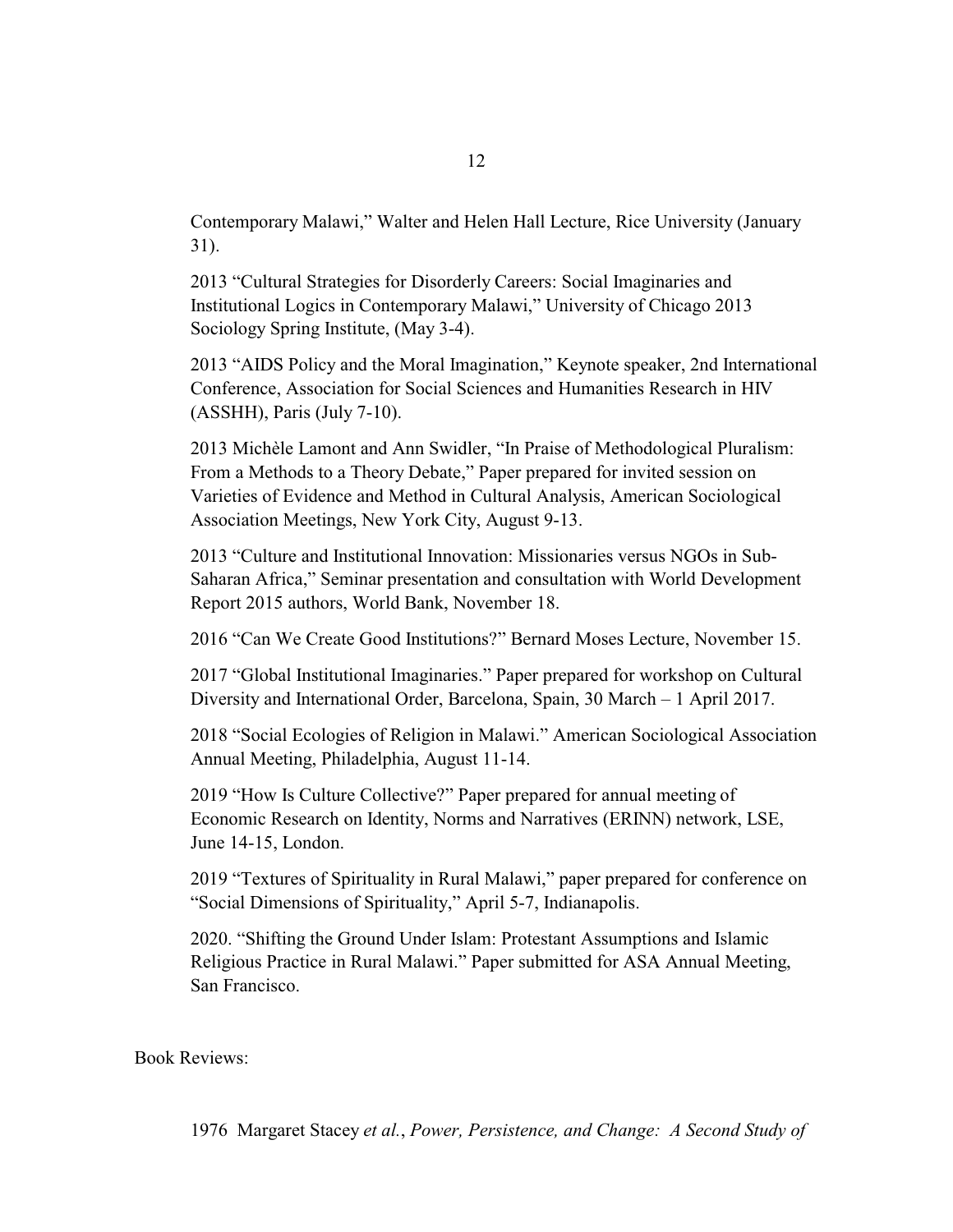*Banbury*, *American Journal of Sociology* 81 (May).

1978 Robert Wuthnow, *The Consciousness Reformation*, *American Journal of Sociology* 84 (July).

1979 Peter L. Berger, *The Heretical Imperative*, *The New Republic* (October 20).

1981 J.G. Merquior, *The Veil and The Mask: Essays on Culture and Ideology*, *Social Forces* 59 (June).

1982 Steven T. Bossert, *Tasks and Social Relationships in Classrooms: A Study of Instructional Organization and Its Consequences*, and Hugh Mehan, *Learning Lessons: Social Organization in the Classroom*, *American Journal of Sociology*.

1983 "Self Absorbing Communities," review essay on Benjamin Zablocki, *Alienation and Charisma: A Study of Contemporary American Communes*, *Contemporary Sociology* 12 (January).

1987 "Righteous and Resilient," review of James Davison Hunter, *Evangelicalism: The Coming Generation*, *New York Times Book Review* (May 10).

1988 Barbara Ehrenreich, Elizabeth Hess, and Gloria Jacobs, *Re-Making Love*, *American Journal of Sociology* 93 (March).

1989 Diana Crane, *The Social Transformation of American Art, 1940-1985*, *American Journal of Sociology* 94 (March).

1991 "Postmodern, Postfeminist, Postfamily?" review of Judith Stacey, *Brave New Families: Stories of Domestic Upheaval in Late Twentieth-Century America*, *Contemporary Sociology* 20 (September).

1993 William A. Gamson, *Talking Politics*, *Contemporary Sociology* 22 (November):810-812.

1994 "In Groups We Trust," review of Robert Wuthnow, *Sharing the Journey*, *New York Times Book Review* (March 20):13.

1995 Seymour Martin Lipset, *Jews and the New American Scene*, *Times Literary Supplement*, August 4, p. 10.

1996 "Geertz's Ambiguous Legacy," Review of Clifford Geertz, *The Interpretation of Cultures*, for a special issue on most important books of the last 25 years, *Contemporary Sociology* 25(May):299-302. Reprinted in Dan Clawson (ed.), *Required Reading: Sociology's Most Influential Books* (Amherst: University of Massachusetts Press, 1998).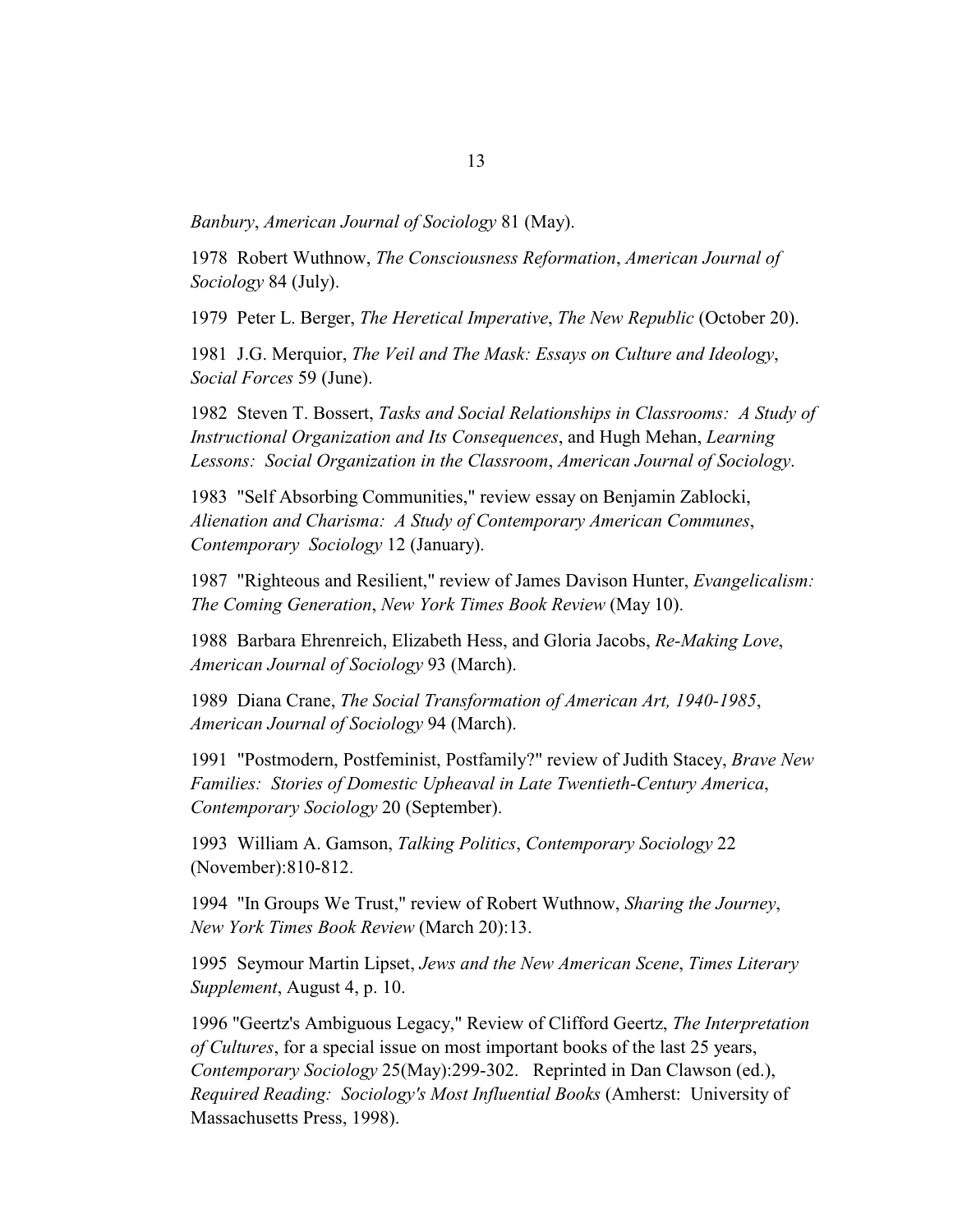2009 "Agonies of the Twitterati," review of Dalton Conley, *Elsewhere, U.S.A.*, *American Prospect* (March 9).

Other Writing:

1984 Nancy Chodorow, Dierdre English, Arlie Hochschild, Karen Paige, Lillian Rubin, Ann Swidler, and Norma Wikler, "Feminism 1984: Taking Stock on the Brink of an Uncertain Future," *Ms. Magazine* (January):102.

1984 "Studying Free Schools," in Beth B. Hess, Elizabeth Markson, and Peter Stein (eds.), *Sociology* (Macmillan).

1991 "Moral Heroism," *Radcliffe Quarterly* 77 (September):25.

1993 Introduction to *Bill Dane Outside and Inside America: Photographs* (in Spanish and English). Granada, Spain: Diputacion Provincal de Granada.

1995 "Religion and Politics: Dangerous Liaisons? Beyond the Ideology of Tolerance and Moral Absolutes," *Ethics and Policy* (Graduate Theological Union, Berkeley, California), Spring 1995, p. 2.

1997 "To Revitalize Community Life, We Must First Strengthen Our National Institutions," *The Chronicle of Higher Education*, May 16, pp. B4-5.

1998 "The University: Redefining an American Institution," in Kara C. Reinhardt and Elaine R. Rubin, eds., *How Far Beyond the Gates?* (Washington, DC: Association of Academic Health Centers), pp. 1-6.

2007 Claude S. Fischer and Ann Swidler, "Remembering a Giant of Sociology: Seymour Martin Lipset, 1922 – 2006," *Footnotes: Newsletter of the American Sociological Association* (March).

2016 "Introducing Michèle Lamont, ASA's 2017 President." *ASA Footnotes*, 44:6, p. 1.

# Professional Activities:

Member, Final Review Panel, Ford Foundation Grants for Non-Fiction Books on Major Contemporary Issues, 1981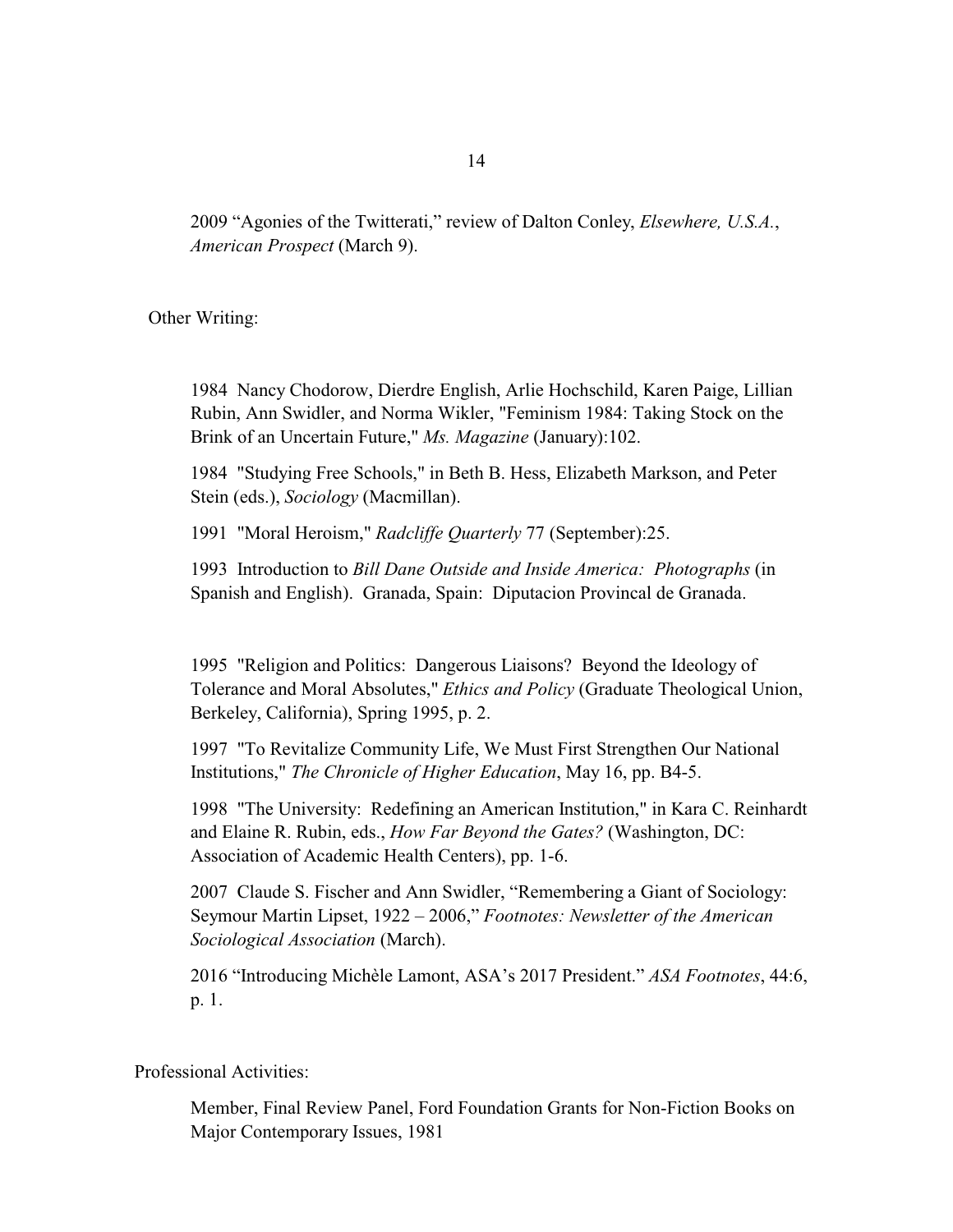Participant, Conference on Decisions and Due Process (to advise the Foundation on establishing a research program), Russell Sage Foundation, May 1981

Associate Editor, *American Sociological Review*, 1982-1985

Committee on Nominations, American Sociological Association, 1983-1984

Program Committee, Annual Meetings of the American Sociological Association, 1985

Program Committee, Annual Meetings of the American Sociological Association, 1986

National Research Council, Ten Year Outlook on Research Opportunities in the Behavioral and Social Sciences, Working group on "Culture and Ideology," 1985

Consulting Editor, *American Journal of Sociology*, 1986-88

Committee on Nominations, Culture Section, American Sociological Association, 1986-7

Review Panel, Fellowships for College Teachers, National Endowment for the Humanities, August 1987

Review Panel, Fellowships for University Teachers, National Endowment for the Humanities, August, 1988

Organizer, session on "Alternative Approaches and Methods in Cultural Sociology," 1988 Annual Meetings of the American Sociological Association

Council, Sociology of Culture Section, American Sociological Association, 1988- 91

Publications Committee, Sociology of Culture Section, American Sociological Association, 1990-91

Review Panel, Travel to Collections, Social Sciences, National Endowment for the Humanities, Spring 1990

Guest member, Editorial Board, *Annual Review of Sociology*, February, 1991

Member, American Family Research Council, Institute for American Values, New York City, 1991-1995 (resigned)

Visiting Committee, Department of Sociology, Harvard University, 1992

Committee to prepare a "culture module" for the 1993 General Social Survey, 1992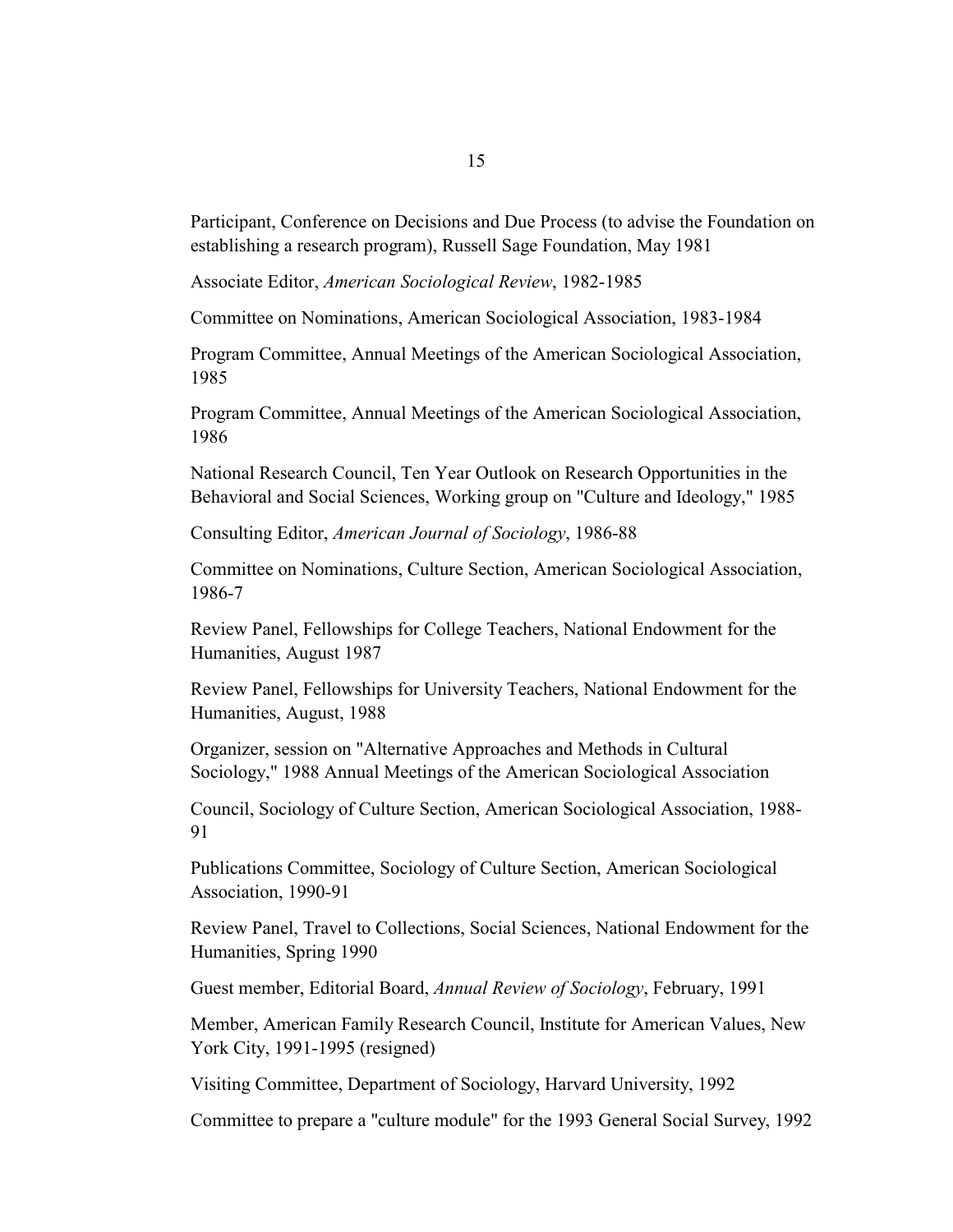Review Panel, Fellowships for University Teachers, National Endowment for the Humanities, August 1992

Panelist, "Special Session: Seymour Martin Lipset's Contributions to Sociology," ASA Annual Meetings, Pittsburgh, August, 1992

Critic, Author Meets Critics: Aryei Fishman, *Judaism and Modernization on the Religious Kibbutz*, Association for the Sociology of Religion Annual Meeting, Pittsburgh, Pa., August 1992

ASA Culture Section: Nominations Committee; Program Committee; Organizer of session on "Meaning and Measurement," 1992-3

1993-5 Chair, Working Group on Meaning and Measurement, Culture Section, American Sociological Association

Review Panel, Fellowships for University Teachers, National Endowment for the Humanities, July 1994

Committee to Visit the Department of Sociology, Harvard University, 1994-1997 (Visit April 1995)

Chair-Elect, Culture Section, American Sociological Association, 1994-95; Chair, 1995-96 (organizer of 7 sessions for August 1995 ASA Meetings)

Panelist, Thematic Session on "Communitarian Social Thought," Presentation on "Communitarian Social Thought: Lessons of Innocence and Experience," American Sociological Association Annual Meetings, Washington, D.C., August 1995

Organizer, Mini-Conference on Meaning and Measurement, George Mason University, August 17-18, 1995

Visiting Committee, Department of Sociology, Rutgers University, Fall 1997

Deputy Editor, *American Sociological Review*, 1996-99.

Panelist, Session on Recent Changes in Publishing: Implications for Sociology, American Sociological Association Annual Meetings, San Francisco, August 1998.

American Sociological Association, elected member of Council, 1997-2000

Best Book in the Sociology of Culture Award Committee, Culture Section, American Sociological Association, 2001

NEH Review Panel, Fellowships for University Teachers, August 2001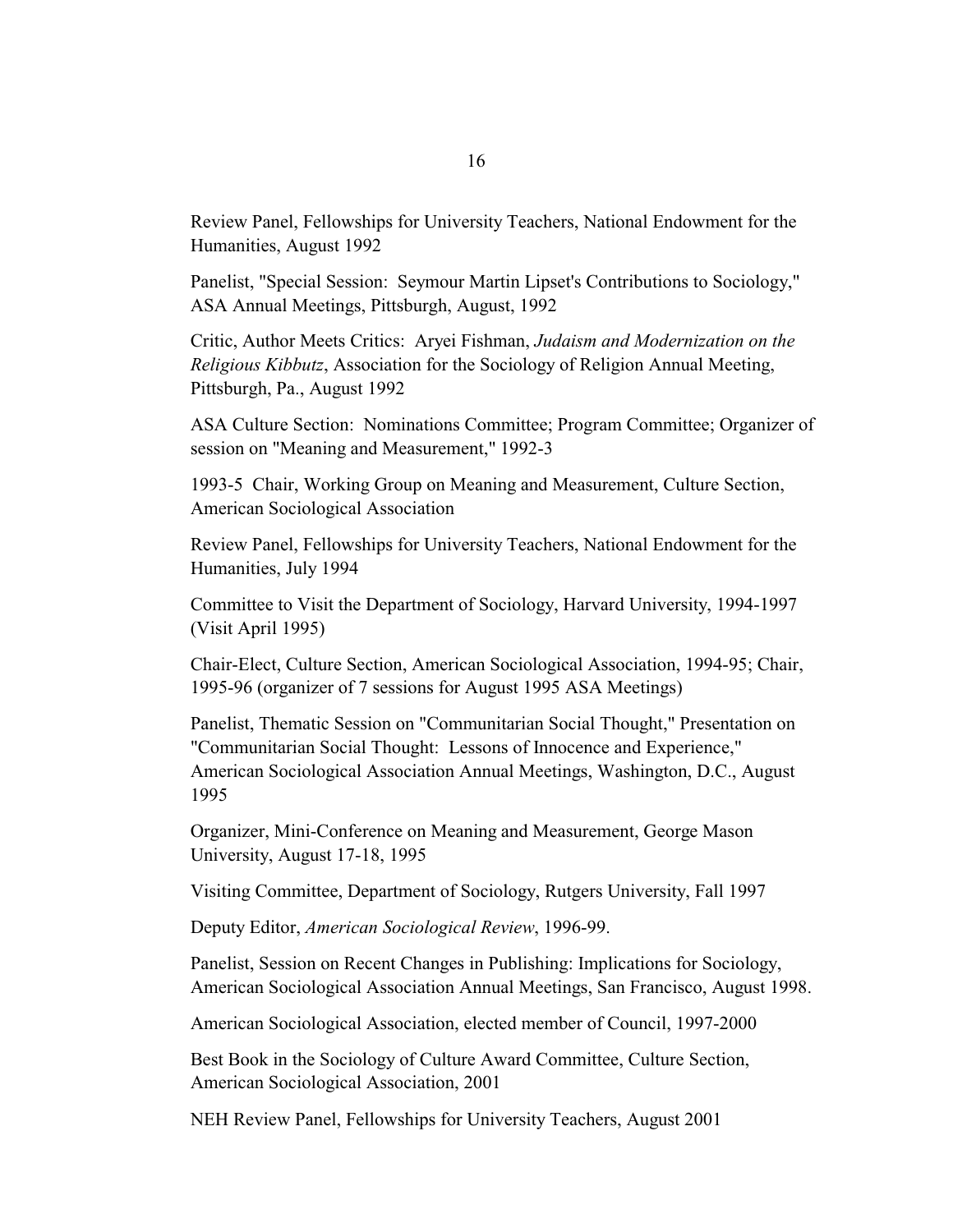Fellow, Successful Societies Program, Canadian Institute for Advanced Research, 2002-2007; 2007-2012

Advisory Board, *Poetics: Journal of Empirical Research on Literature, the Media and the Arts*, 2003-

NEH Review Panel, Fellowships for University Teachers, August 2003

Organizer and Presider, Thematic Session, "Rethinking AIDS: The Big Picture," American Sociological Association annual meetings, Philadelphia, August 2005.

Panelist, "Reflections on the 20<sup>th</sup> Anniversary of the Publication of *Habits of the Heart*," Association for the Sociology of Religion Annual Meeting, Philadelphia, August 15, 2005.

Panelist, Academic Symposium, "The Future of Religion in America," Inauguration of Arnold M. Eisen, Chancellor, Jewish Theological Seminary, New York, NY, September 5, 2007.

Committee to review the Department of Sociology, Princeton University, December, 2007.

American Sociological Association, W.E.B. Du Bois Career of Distinguished Scholarship Award Selection Committee, January 1, 2009-December 31, 2011. (Chair, 2009-10.)

Sociological Research Association, New Member Selection Committee, Spring 2010.

Discussant, Session on "Social Discussant, Session on "Social Theory II: Metatheory," Annual Meeting of the American Sociological Association, Las Vegas, NV, August 20-23, 2011.

Discussant, Junior Theorists Symposium, American Sociological Association Annual meeting, Denver, CO, August 16, 2012.

Chair-Elect, Section on Global and Transnational Sociology, American Sociological Association, 2012-13; Chair 2013-14.

Committee to Review the Graduate Program in Sociology, University of Texas, Austin, October, 2013.

2014 Organizer, Section on Global and Transnational Sociology Paper Session, "Global Governance: Chaos and Order," American Sociological Association